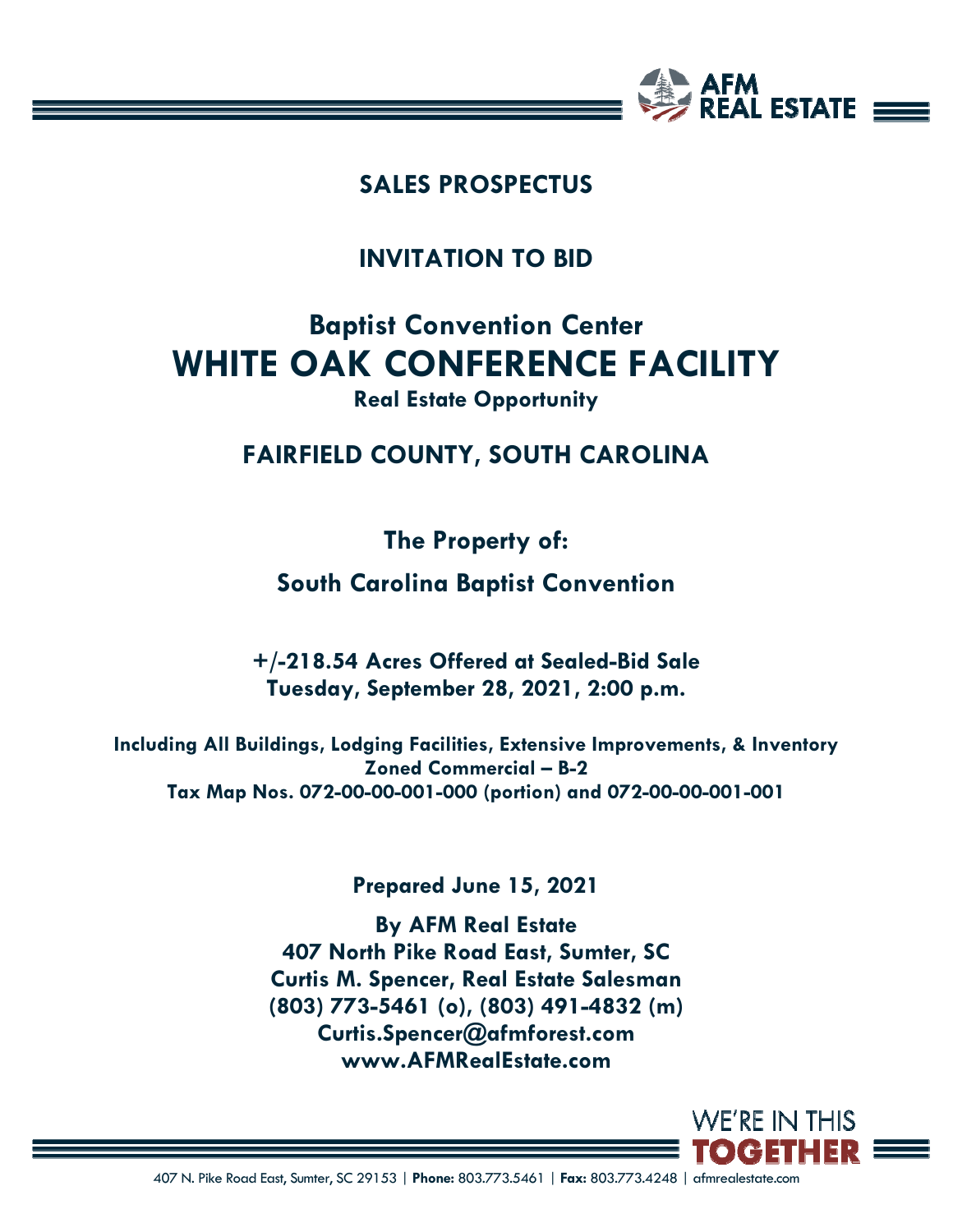

June 15, 2021

#### **INVITATION TO BID**

AFM Real Estate (AFMRE), acting as Agent for the SC Baptist Convention (hereinafter referred to as Seller), is pleased to present the following information regarding a great investment property.

The sale property is located in Fairfield County, South Carolina, and zoned B-2/Business District 2 – Commercial. Fairfield Co. Tax Map Nos. 072-00-00-001-000 (portion) and 072-00-00-001- 001. Area defined by the attached plat prepared December 12, 2019, by the Dennis Corporation for Client # S0069.03/Baptist Convention.

This property is further described in this sales prospectus.

AFM is offering the property for sale by sealed bid only as stated on the Bid Form (attached). Bidders may attach contingencies to the Bid Form for consideration. Bidders are encouraged to review the property, verify available information, and conduct other due diligence requirements prior to bidding. Neither Seller nor its representatives warrant the completeness or accuracy of the information. Each prospective purchaser should make its own determination.

Real property and all improvements are being sold in "AS IS" condition.

The South Carolina Baptist Convention, which owns White Oak Conference Center (WOCC) located at 633 Mobley Hwy., Winnsboro, SC 29180, provides water and sewer service to Camp Lavida. Camp Lavida is owned and run by the South Carolina Baptist Women's Missionary Union and is located at 218 Lavida Rd., Winnsboro, SC 29180. WOCC has water wells and a water tower that provide drinkable water to Camp Lavida. WOCC has a wastewater treatment plant that processes wastewater pumped from Camp Lavida. These facilities are subject to government inspections and control. Any purchaser of the WOCC would agree to keep these facilities running and to provide water and sewer services to Camp Lavida and that this agreement would "run with the land" (in perpetuity) at an annual cost of \$1.

#### **BID OPENING AND PROCEDURES**

Sealed bids for the tracts will be opened at 2:00 p.m., Eastern Daylight Time (EDT), Tuesday, September 28, 2021, at the AFM Real Estate (AFMRE) Sumter office, 407 N. Pike Road East, Sumter, SC 29153 (telephone 803-773-5461).

The bid should be a lump sum amount. A copy of tax maps and other information delineating the tracts are available at www.afmrealestate.com. A new survey, if desired or needed for Closing, shall be performed at the Purchaser's expense by a registered South Carolina Professional Land Surveyor (SCPLS).

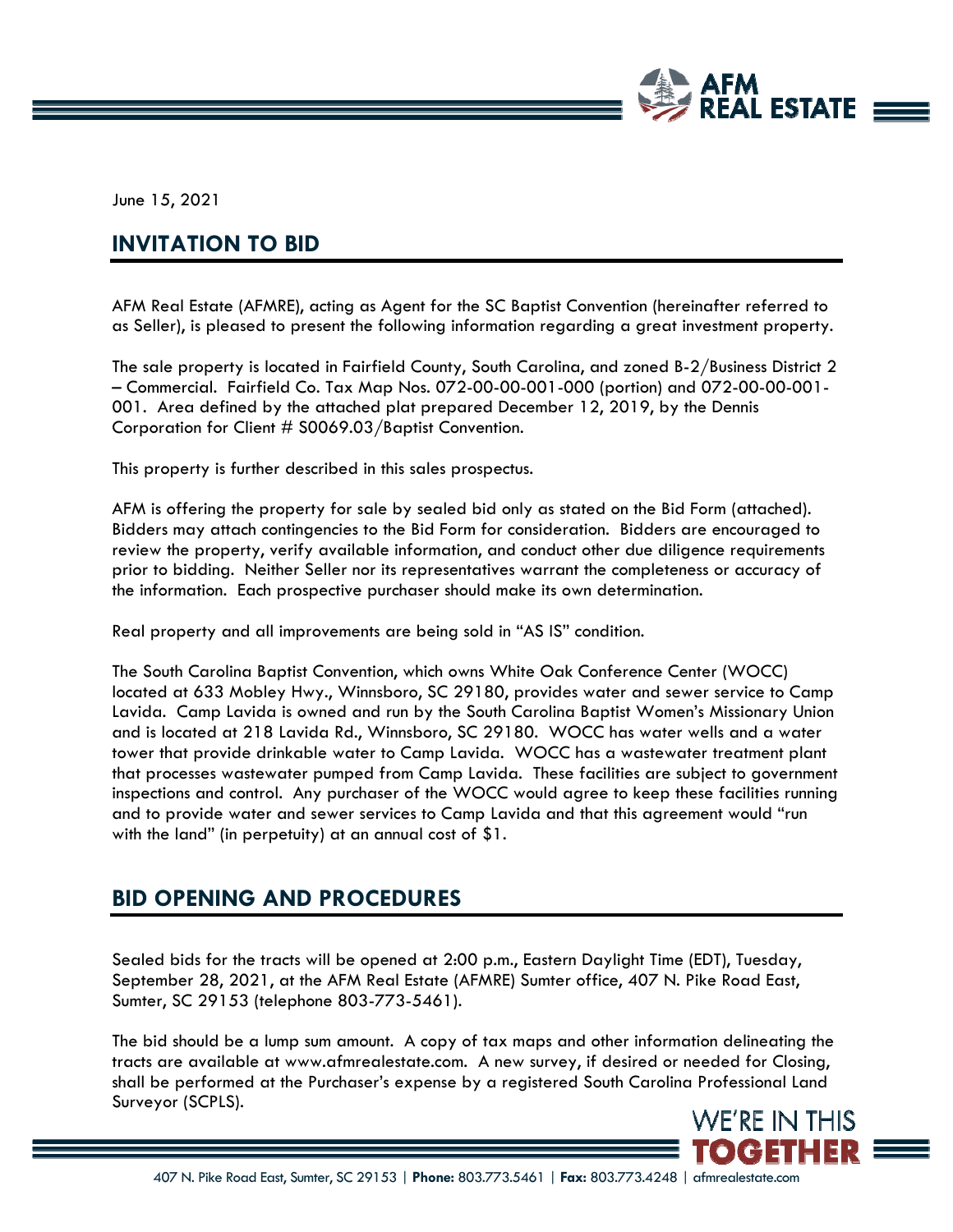

Bidders may hand deliver bids provided that said sealed bids are submitted to the Sumter office of AFM prior to the bid opening, or Bidders may mail or overnight bids to the above AFM address for receipt prior to the bid opening. Sealed envelopes containing the bid should clearly be marked "BID – White Oak To Be Opened 09/28/21." **Bidders will not be allowed to attend the bid opening.**

Seller reserves the right to reject any and all bids. All bids must be submitted in writing on the entire two-page BID FORM (attached). Telephone bids will not be accepted. Once the bid process has commenced, promptly at 2:00 p.m., EDT, no additional bids will be accepted. THERE WILL NOT BE A PUBLIC OPENING OF THE BIDS. Seller's Agent will open all of the bids at the designated time in a private meeting and bids will be evaluated with the Seller. AFM will supply the name of the successful bidder to all of the Bidders upon request after the sale closing. No other bid results will be disclosed or made public.

All bids will be considered to be legally binding and continuing offers until rejected by Seller or Seller's Agent. Successful bidder will be notified no later than Tuesday, October 5, 2021, of the acceptance an offer. Successful bidder so notified by Seller's Agent, AFM, shall execute a Contract of Sale, attached, no later than 5:00 p.m. EDT, Friday, October 8, 2021. A bid deposit of five percent (5%) in certified funds made payable to AFM must be submitted with the bid and will be applied as payment on execution of the contract. The bid deposit will be transferred to the closing attorney's escrow account. Unsuccessful bidders will be notified and bid deposits will be returned by Thursday, October 14, 2021.

In the event of non-compliance by the successful bidder, by not signing the contract within the allotted time, said Bidder shall have no further interest in or right to purchase the property, and the bid deposit will be non-refundable and forfeited to the Seller.

SELLER AND/OR AFM, AS SELLER'S AGENT, WILL NOT BE LIABLE FOR ANY FEES OR COMMISSIONS TO ANY REAL ESTATE BROKER, DEALER, AGENT OR REPRESENTATIVE ON BEHALF OF THE BIDDER AS A RESULT OF THE BIDS OR RESULTING SALE TO THE BIDDER IN CONNECTION WITH THIS OFFERING. Co-brokerage will be considered; however, agents should register a Bidder Client with AFM before submitting a bid to qualify for a co-broker sale.

#### **GENERAL SALE TERMS AND CONDITIONS**

Closing will occur no later than Tuesday, November 30, 2021, and will take place at an attorney's office designated by the Purchaser(s). The terms of the sale are cash at closing.

Real estate taxes and all assessments will be divided on a daily pro rata basis between Purchaser(s) and Seller, as of the date of Closing. At Closing, Seller shall deliver to Purchaser(s) a general warranty deed conveying fee simple title to the property in the form for recording and subject only to the matters set forth herein. Seller shall pay customary documentary stamp tax and Purchaser(s) shall pay all remaining recording costs. Title examination fees and title insurance costs, if any, shall be the responsibility of the Purchaser(s). Purchaser(s) shall assume all responsibility for rollback property taxes, if any.

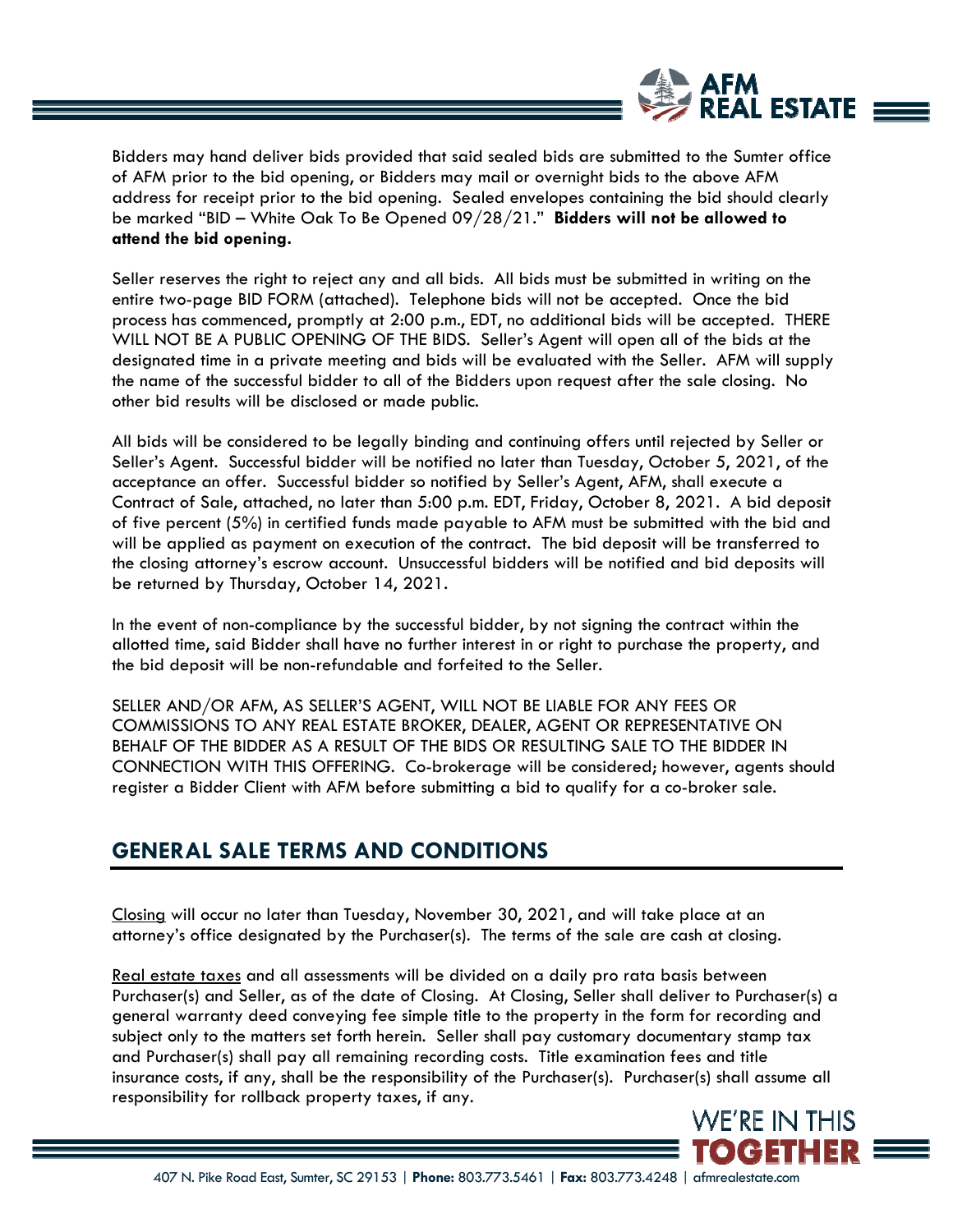

Survey. If Purchaser(s) desires a new survey, the survey shall be conducted at Purchaser(s)' expense by a registered South Carolina Professional Land Surveyor (SCPLS), and the Purchase Price will be adjusted based on the surveyed acres for each block.

Acreage information for the property was obtained from Fairfield County Tax Maps, AFM GIS mapping, available plats and/or various county records and is believed to be accurate, but is not guaranteed by the Seller or Seller's Agent, AFM. Seller and/or Seller's Agent, AFM, do not warrant matters of survey. Plats may be subject to county planning committee or board approval for recording purposes.

Roll-back Taxes. Purchaser(s) shall be responsible for the payment of any roll-back taxes assessed as a result of the sale of the Property disqualifying the land from ag use eligibility. If the property continues to be eligible for land use assessment, Purchaser(s) agrees to make application, at Purchaser(s)' expense, for continuation under land use. If Purchaser(s) shall apply the Property or any portion thereof to a use other than agricultural, so as to cause roll-back taxes to be payable pursuant to the laws of South Carolina, or any county or city therein, then the Purchaser(s) shall be solely responsible for payment of all such roll-back taxes, penalties, and interest including but not limited to any such taxes payable for or in reference to tax years or partial years prior to Purchaser(s)' acquisition of title to the Property, and this provision shall survive settlement and the delivery of the deed.

The sale of this property is subject to all applicable Federal, State and County laws, regulations and ordinances and is also subject to all plats, all current, proposed or pending covenants, restrictions, zoning, government requirements, roadways, easements, and rights-of-way of record, and to such matters as an accurate survey and inspection of the property would disclose. A copy of the applicable zoning requirements pertaining to the Property is available upon request, as well as information regarding water, electricity, and solid waste disposal services. The property is being sold in "AS IS" condition.

Seller may elect to effect a simultaneous or non-simultaneous exchange pursuant to Section 1031 of the Internal Revenue Code of 1986. Successful Bidder(s) expressly agrees to cooperate with Seller in connection with any such exchange by executing any and all documents which may be necessary to carry out such an exchange; provided, however, that Purchaser(s) shall not be required to take title to any property in order to accommodate Seller, and provided such an exchange shall be at no expense to Purchaser(s) and shall not delay the Closing.

Prospective bidders and/or their agents may inspect the Property by appointment only. Those entering the Property do so at their own risk and the landowners or AFM assumes no liability. To request additional information or to schedule an appointment to view the Property, contact Curtis Spencer at (803) 773-5461 (office), (803) 491-4832 (mobile), or by e-mail at curtis.spencer@afmforest.com. Additional information is also located on our web site at www.afmrealestate.com.

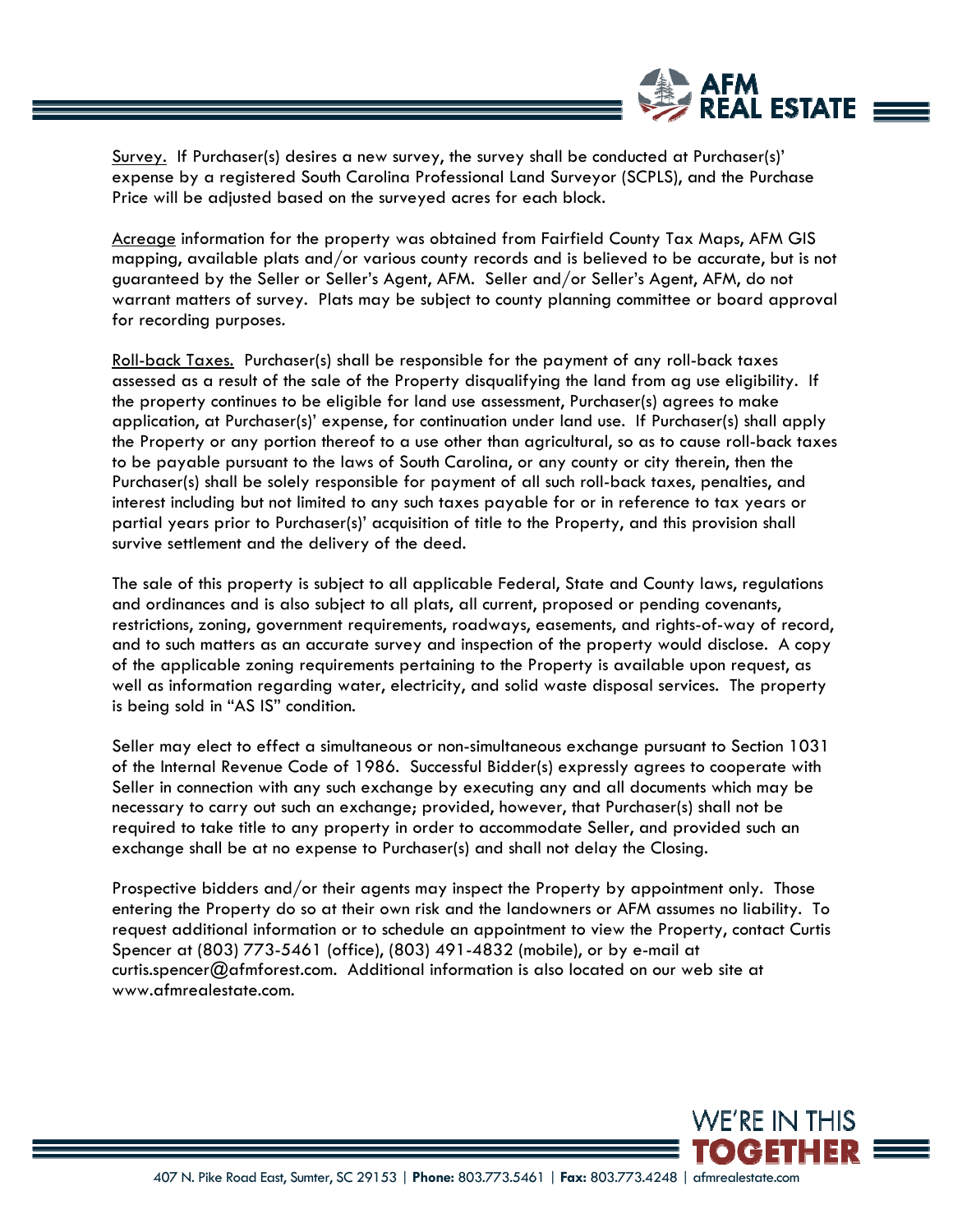

#### **BID FORM – WHITE OAK CONFERENCE CENTER**

BIDS must be received by 2:00 p.m., Eastern Daylight Time (EDT), Tuesday, September 28, 2021, at the AFMRE Sumter office:

 AFM Real Estate Attn: BID – White Oak To Be Opened 09/28/21 407 N. Pike Road East Sumter, SC 29153 Telephone 803-773-5461

The undersigned bidder hereby agrees to purchase the Tract(s) listed below situated in Fairfield County, South Carolina, as advertised in the bid prospectus dated June 15, 2021. The undersigned bidder understands the submitted bid(s) (together with bid deposits of five percent (5%) in certified funds) are based upon the terms and conditions stated in this prospectus and certifies that bidder received a copy of the bid prospectus and is familiar with and understands the terms and conditions in that document.

If this bid is accepted, the undersigned bidder agrees to execute the Contract of Sale enclosed in the May 4, 2021, bid prospectus in the form presented. The contract must be executed and delivered to AFMRE by 5:00 p.m. EDT, Friday, October 8, 2021.

The undersigned bidder hereby offers to purchase the following property for the price bid below:

| Iract Name                        | Bid<br>Price |            | <b>Bid</b><br>Deposit |
|-----------------------------------|--------------|------------|-----------------------|
| White<br>Oak<br>Conterence Center | ື            | 8.54 acres | ◡                     |

Accompanying this bid is an earnest money deposit of 5% (IN CERTIFIED FUNDS) made payable to "AFM Real Estate Escrow Account" of the bid amount(s) as shown above totaling  $\frac{1}{2}$ .

If the bid(s) are not accepted by 5:00 p.m., EDT, October 5, 2021, the bid deposit(s) will be returned without interest by October 14, 2021. The bid(s) will remain a legally binding and continuing and irrevocable offer until it is (a) accepted or rejected or (b) until 5:00 p.m., EST, October 5, 2021. If the bid is accepted, the earnest money deposit will be applied to the purchase price.